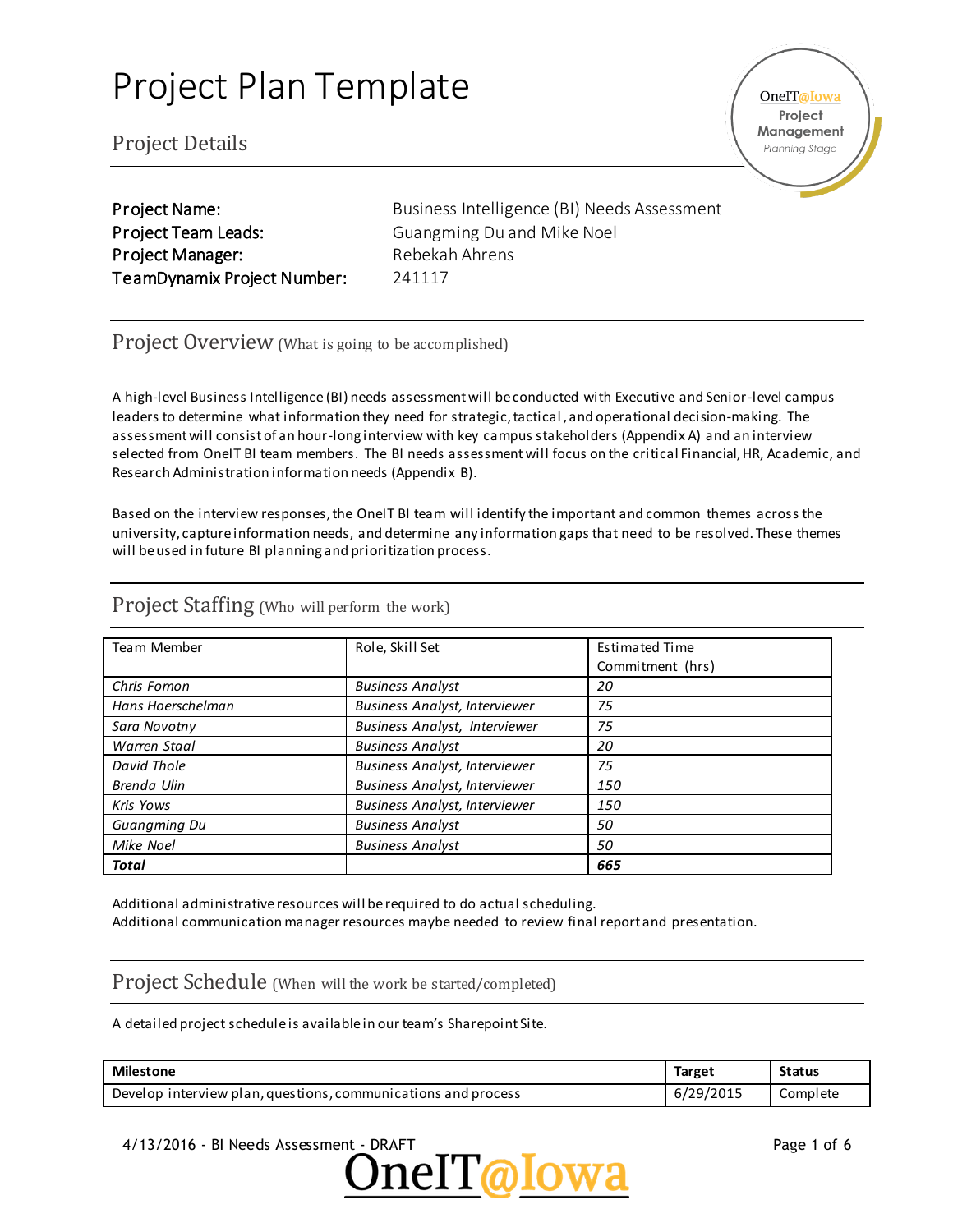| Pilot Needs Assessment Interview process with a few friendly stakeholders | 7/13/2015 | Complete |
|---------------------------------------------------------------------------|-----------|----------|
| Conduct BI Needs Assessment Interviews with remaining stakeholders        | 9/23/2015 | Pending  |
| Final Analysis, Report and Presentations                                  | 9/30/2015 |          |

# Project Budget

The budget includes the staffing time only. No additional budget is necessary.

Needs Assessment Interview Planning –

Sub-team meetings and overall review – ~150 hrs

Interviews –

30 Interviews \* 3 interviewers \* 3hrs = 270 hrs

Analysis -

Review, analysis, reporting writing, presentation – 225 hrs

Total Staff Hours = 665 Total Cost = \$43,225

Change Control Plan (What is the process for managing change)

Substantial changes to project scope will be brought to the OneIT Steering Committee for evaluation and resolution.

Communications Plan (How will information be communicated)

| <b>Target Audience</b>                                                                     | <b>Primary Contact</b>                           | <b>Communication</b><br><b>Mechanism</b> | <b>Frequency</b>                                                                         | <b>Purpose/Description</b><br>of Communication                                     | Author/Owner   |
|--------------------------------------------------------------------------------------------|--------------------------------------------------|------------------------------------------|------------------------------------------------------------------------------------------|------------------------------------------------------------------------------------|----------------|
| <b>Key Campus</b><br><b>Stakeholders</b><br>(Executive and<br><b>Senior-level Leaders)</b> | Steve Fleagle, OneIT<br><b>BI Interview Team</b> | Email, meeting<br>discussion             | Intro email, post-<br>interview email<br>follow, post-<br>assessment key<br>themes email | Introduce the project,<br>Interview follow up<br>appreciation, Keytheme<br>sharing | One IT BI Team |
| <b>OneIT Steering</b><br><b>Committee</b>                                                  | One IT BI Team                                   | Email, meeting<br>discussion             | Monthly, ad hoc<br>as needed                                                             | Updates on project,<br>feedback                                                    |                |
| <b>Project Team</b>                                                                        | N/A                                              |                                          |                                                                                          |                                                                                    |                |
| <b>OneIT</b> Leaders                                                                       | OnelT BI Team                                    |                                          |                                                                                          |                                                                                    |                |
| <b>ITADmin Community</b>                                                                   | Jessica Church                                   |                                          |                                                                                          |                                                                                    |                |
| <b>Web Community</b>                                                                       | Mark Ahrens                                      |                                          |                                                                                          |                                                                                    |                |
| <b>IDUG</b>                                                                                | Brenda Ulin                                      | Presentation                             | August/October                                                                           | Provide background and<br>results from analysis                                    | Mike Noel      |
| <b>List Additional</b>                                                                     |                                                  |                                          |                                                                                          |                                                                                    |                |

## Risk Management Plan

| Risk Number | <b>Risk Description</b> | <sup>+</sup> (H,M,L,<br>Likelihood | (H, M, L)<br>Impact | <b>Mitigation Strategy</b> |
|-------------|-------------------------|------------------------------------|---------------------|----------------------------|
|             |                         |                                    |                     |                            |

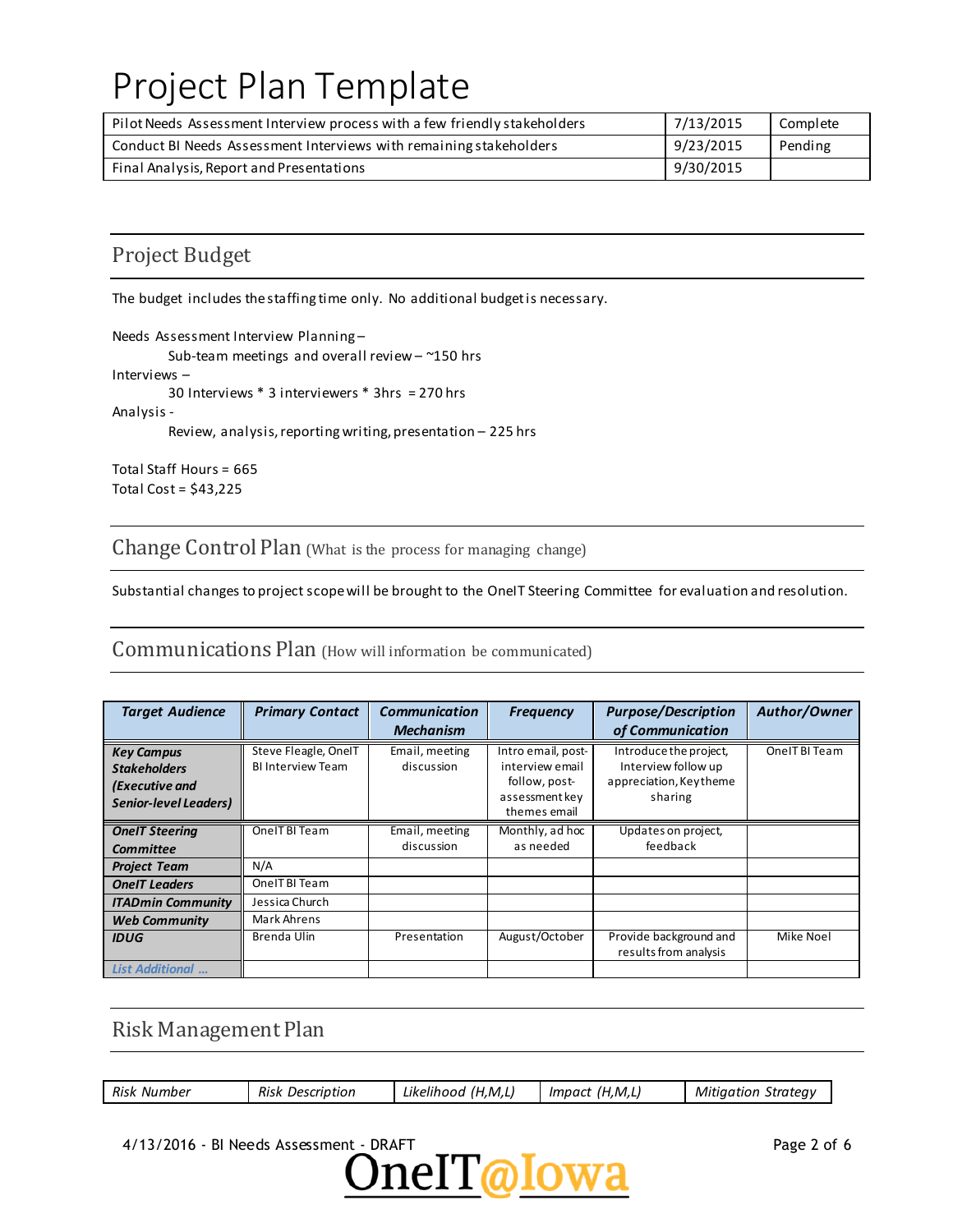| $\overline{1}$ | Performing the<br>needs assessment<br>sets false<br>expectations that<br>we will be able to<br>provide solutions to<br>all of the<br>opportunities and<br>gaps identified. | M | H | Set clear<br>expectations<br>before, during, and<br>after each<br>interview. |
|----------------|----------------------------------------------------------------------------------------------------------------------------------------------------------------------------|---|---|------------------------------------------------------------------------------|
| $\mathcal{P}$  | Ability to schedule<br>and interview all<br>key stakeholders<br>Identified during<br>the late summer<br>months                                                             | м | M | Extend project<br>timeline to<br>accommodate key<br>stakeholder<br>schedules |

## Issue Tracking and Resolution Plan

Issue tracking is found in our Sharepoint team site.

### Metrics / Key Performance Indicators

Schedule:

Schedule 2-3 key stakeholders each week through August Completion by September 30, 2015

Value:

Interview 10 or more units. Identify 5 clear opportunities for improving BI on campus.

☐ Project Plan Approval Date **MM/DD/YY**



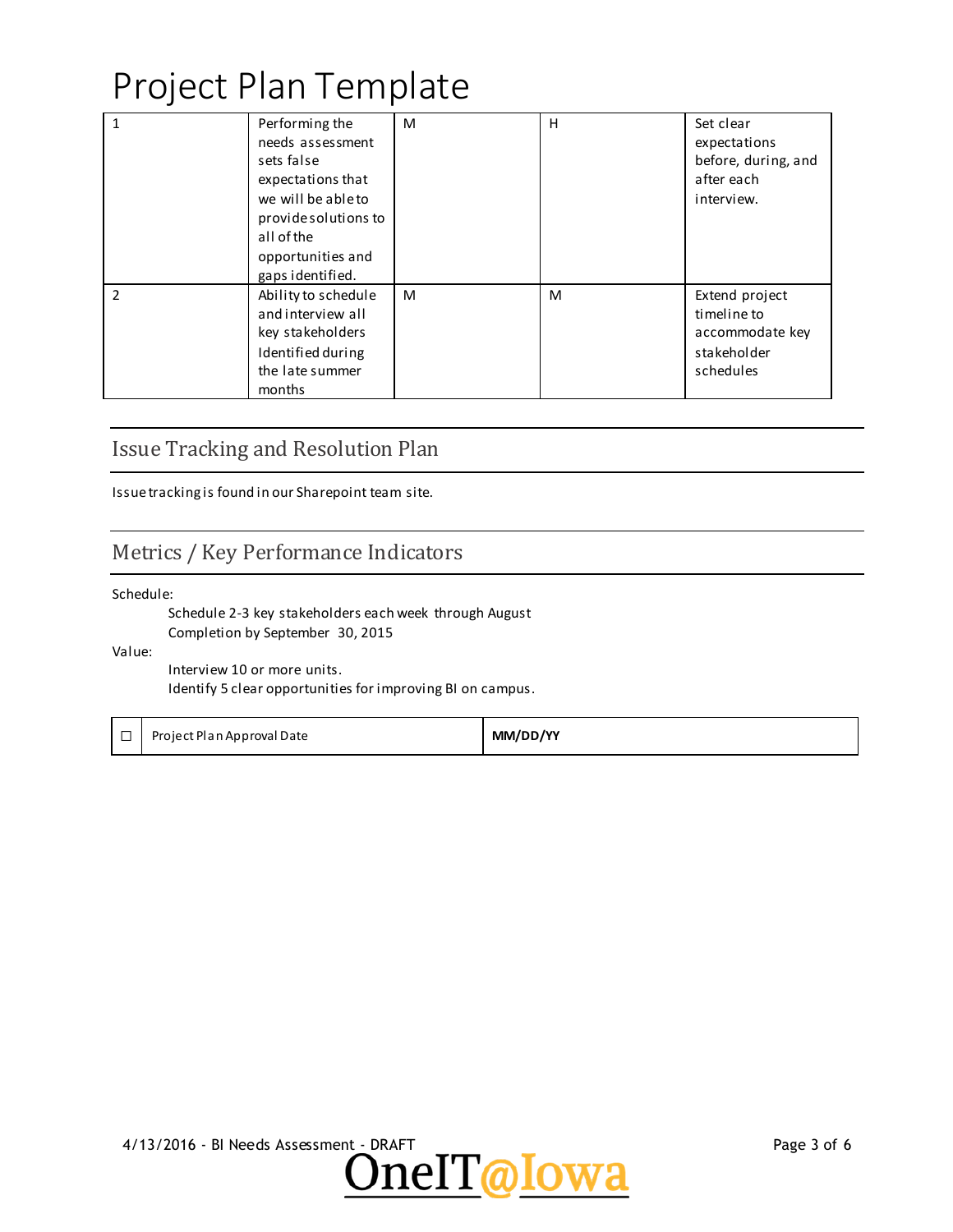### **Appendix A**

#### **BI Needs Assessment**

#### **Executive and Senior-level University Staff Interview List**

- Rod Lehnertz Interim Senior Vice President
- Kevin Ward Interim Vice President, Human Resources
- Don Guckert Associate Vice President and Director, Facilities Management
- Debby Zumbach Interim Assistant Vice President and Director, Business Services
- Susan Klatt Director, Financial Management and Budget and University Secretary
- Terry Johnson Interim- University Chief Financial Officer and Treasurer
- Cheryl Reardon Senior Assistant Vice President, Research Administration
- Jennifer Lassner Assistant Vice President for Research/Director Sponsored Programs
- Georgina Dodge Chief Diversity Officer and Associate Vice President
- Lon Moeller Associate Provost for Undergraduate Education and Dean of the University College
- John Keller Associate Provost for Graduate Education and Dean of the Graduate College
- Kevin Kregel Associate Provost for Faculty
- Linda Snetselaar Associate Provost for Outreach and Engagement
- Downing Thomas Associate Provost and Dean of International Programs
- Chet Rzonca Associate Provost and Dean of Continuing Education
- Brent Gage Associate Vice President for Enrollment Management
- Don Szeszycki Associate Vice President and Director of Administration and Planning
- Steve Fleagle CIO and Director, ITS
- Sarah Gardial Dean, Tippie College of Business
- David Johnsen Dean, College of Dentistry
- Nicholas Colangelo Dean, College of Education
- Alec Scranton Dean, College of Engineering
- Gail Agrawal Dean, College of Law
- Chaden Djalali Dean, College of Liberal Arts and Sciences
- Debra Schwinn Dean, Carver College of Medicine
- Rita Frantz Dean, College of Nursing
- Donald Letendre Dean, College of Pharmacy
- Susan Curry Dean, College of Public Health

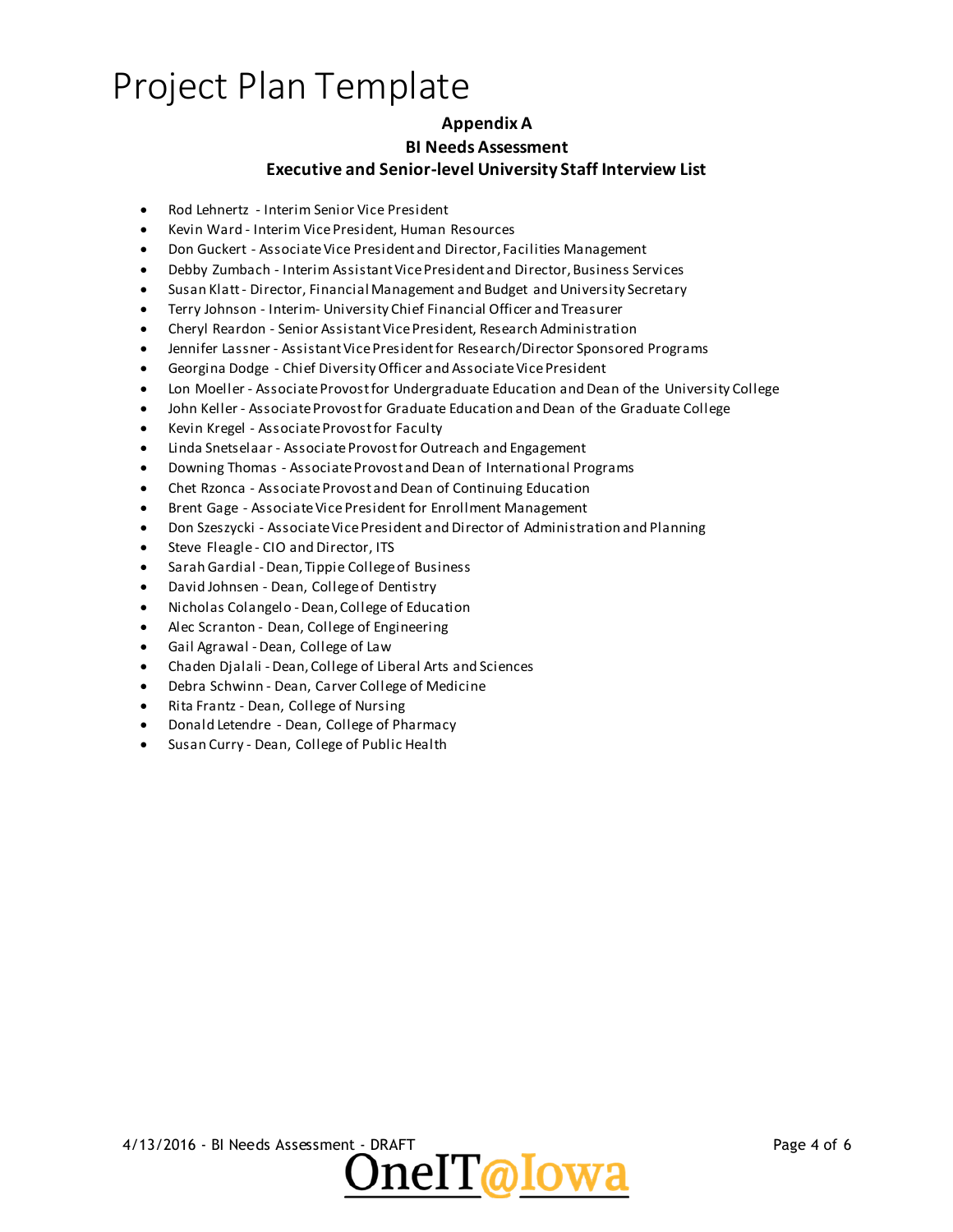### **Appendix B BI Needs Assessment Interview Questions**

- 1. From a strategic perspective, what information and metrics are most critical to your planning processes? a. In what form do you get that information? (spreadsheet, report, application, dashboard)
- 2. From a tactical/operational perspective, what information and metrics are most critical to your daily operations? a. In what form do you get information? (spreadsheet, report, application, dashboard)
- 3. In your role as \_\_\_\_\_\_\_\_(fill in the blank), what are the questions that you ask, and what information needs do those questions drive?
	- a. What information do you request internally from those that report to you?
	- b. What information do you request from other units across campus, or external to campus?
- 4. In your role as  $\qquad \qquad$  (fill in the blank), what are the questions that you are asked, and what information needs do those questions drive?
	- a. What information do you provide to your administration/management?
	- b. What information do you provide to other units across campus, students, or external to campus?
- 5. From a student/academic/faculty perspective, what information is most important?
	- a. How frequently would you like student/academic information (live, day old, weekly, monthly, semester, fiscal year)?
- 6. From a financial perspective, what information is most important?
	- a. How frequently would you like financial information (live, day old, weekly, monthly, semester, fiscal year)?
- 7. From a human resources perspective, what information is most important?
	- a. How frequently would you like human resources information (live, day old, weekly, monthly, semester, fiscal year)?
- 8. From a research administration perspective, what information is most important?
	- a. How frequently would you like research administration information (live, day old, weekly, monthly, semester, fiscal year)?
- 9. Is there any information that is difficult to obtain or simply not available, or exists but requires re-analysis, reformatting or redefining due to unique business rules ?
- 10. What type of reports, dashboards, and visualizations would you like, that you don't currently have?
- 11. A lot of information is provided centrally but each college/unit usually captures additional supplemental data locally. Does your college/unit integrate any locally managed data with existing institutional data to meet your information needs?

#### **Wrap up of Interview Questions**

12. From your interactions with your peers at meetings or conferences, do you have any examples of business intelligence solutions that you think we should be aware of?